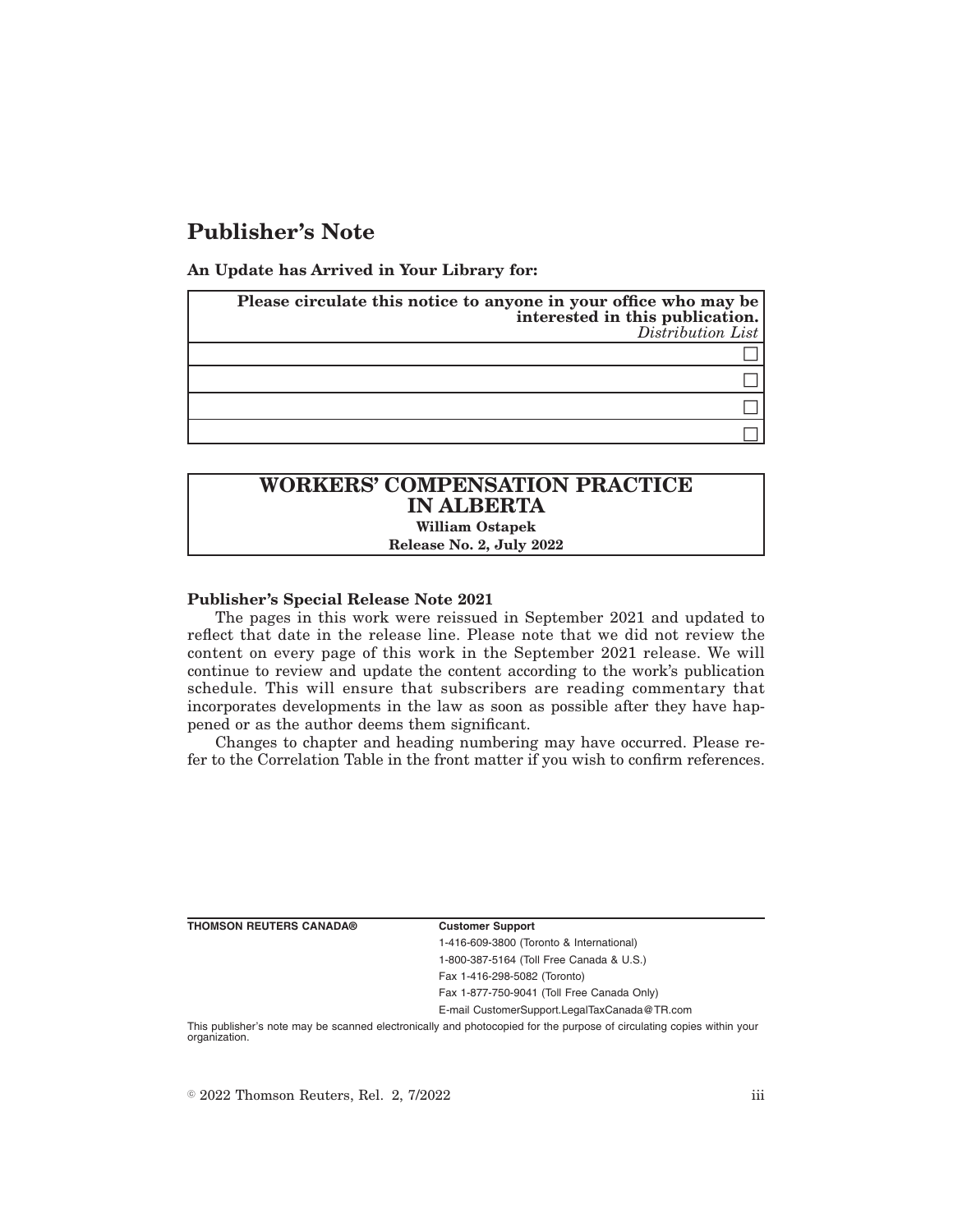Workers' Compensation Practice in Alberta, 2<sup>nd</sup> Edition, combines both the theory and practice of workers' compensation into one succinct resource. It provides detailed interpretive and analytical commentary on the Alberta workers' compensation legislation, together with annotations of the Act itself, as well as helpful precedent forms.

Updated versions of two forms have been provided in this text (Appendix B:2 *Employer's Authorization and Release of Information for Claim Issue* and B:3 *Employer's Authorization and Release of Information for Employer Account Issue*). In addition, the resources available in Appendix B have been reorganized and expanded to include six additional forms for commencing and handling reviews, appeals and requests for interim relief at the Board and Appeals Tribunal. Finally, Appendix E has been renamed "Appeals Commission for Workers' Compensation Rules and Practice Guidelines and expanded to newly include the Appeals Tribunal's *Practice Guidelines*.

### **Highlights**

Material in this release includes:

**APPENDIX B — FORMS AND PRECEDENTS —** With this release, three forms required for commencing and managing reviews and requests for interim relief at the Board have been added to Appendix B. Those new resources are the board's *Fairness Review Form, Request for Review* and *Request for Interim Relief*. Additional resources have also been added to Appendix B relating to appeals and interim relief at the Appeals Commission: *Notice of Appeal, Application for Interim Relief for Workers and Application for Interim Relief for Employers*.

**APPENDIX E — APPEALS COMMISSION FOR WORKERS' COMPENSATION RULES AND PRACTICE GUIDELINES —** The resources available in the renamed Appendix E have been expanded to include the Appeals Commission's Practice Guidelines relating: *Filing an Appeal* (April 2021), *Getting Ready for the Hearing* (April 2021), *Notice to Attend or Notice to Produce Documents* (April 2021), *Adjournment Requests* (April 2021), *Dismissing an Appeal* (April 2021), *The Hearing and Decision* (April 2021), *Protocol for Determining Bias Issues* (April 2021), *Standards of Behaviour for Representatives and Participants* (September 2021), *Extending Time to Appeal* (April 2021), *Application to Reconsider a Decision* (April 2021), *Digital Information and Appeals* (June 2020) and *Requesting Interim Relief* (April 2020).

#### **ProView Developments**

Your ProView edition of this product now has a new, modified layout:

- The opening page is now the title page of the book as you would see in the print work
- As with the print product, the front matter is in a different order than previously displayed